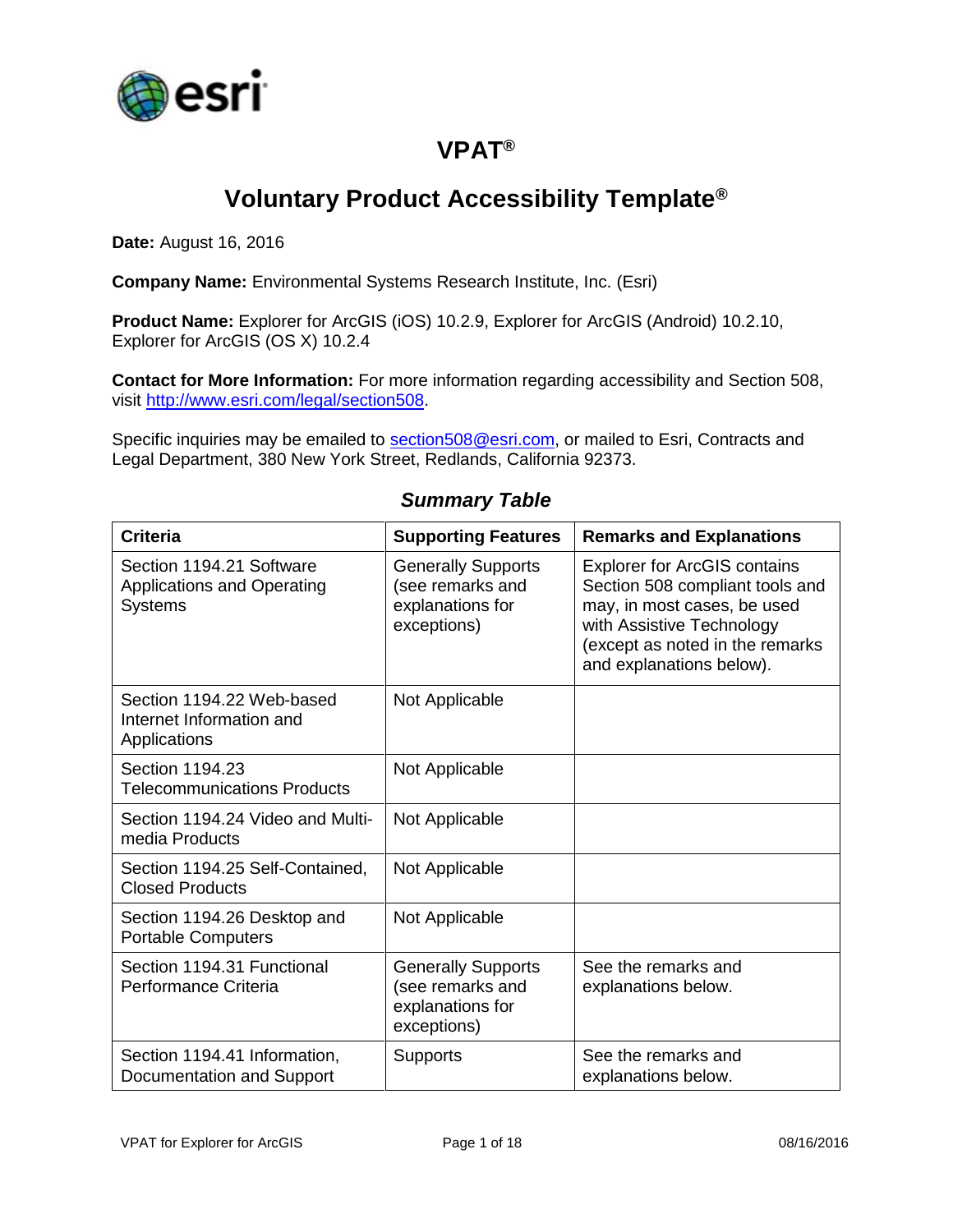| <b>Criteria</b>                                                                                                                                                                                                                            | <b>Supporting Features</b>  | <b>Remarks and Explanations</b>                                                                                                                                                                                                                                                                                                                                                                                                                                                          |
|--------------------------------------------------------------------------------------------------------------------------------------------------------------------------------------------------------------------------------------------|-----------------------------|------------------------------------------------------------------------------------------------------------------------------------------------------------------------------------------------------------------------------------------------------------------------------------------------------------------------------------------------------------------------------------------------------------------------------------------------------------------------------------------|
| (a) When software is designed to<br>run on a system that has a<br>keyboard, product functions shall<br>be executable from a keyboard<br>where the function itself or the<br>result of performing a function<br>can be discerned textually. | Supports with<br>Exceptions | With each platform (iOS,<br>Android, or OS X), Explorer for<br>ArcGIS honors the accessibility<br>standards and settings within<br>the platform. Users should<br>consult their platform's<br>documentation for accessibility<br>information.                                                                                                                                                                                                                                             |
|                                                                                                                                                                                                                                            |                             | The Explorer for ArcGIS mobile<br>application is designed<br>specifically for touch screen<br>mobile devices. Not all dialogs<br>provide access through a<br>keyboard or mouse and instead<br>require touch to use.                                                                                                                                                                                                                                                                      |
|                                                                                                                                                                                                                                            |                             | For desktop (OS X) versions of<br>Explorer for ArcGIS, not all<br>dialogs provide may access<br>through a keyboard equivalent.<br>Some dialogs do not let the user<br>"tab" through the options on the<br>dialogs from the keyboard. The<br>mouse or touch screen must be<br>used.                                                                                                                                                                                                       |
|                                                                                                                                                                                                                                            |                             | Note: Keyboard alternatives are<br>required only when the function<br>of the result of performing the<br>function can be represented with<br>words. Explorer for ArcGIS<br>contains geographic information<br>system (GIS) technology that<br>captures, manages, and<br>analyzes data through digital<br>maps. Many GIS functions (such<br>as drawing lines on a screen)<br>cannot be represented with<br>words and, therefore, no<br>keyboard equivalent exists for<br>these functions. |
| (b) Applications shall not disrupt<br>or disable activated features of<br>other products that are identified<br>as accessibility features, where<br>those features are developed and                                                       | Supports                    |                                                                                                                                                                                                                                                                                                                                                                                                                                                                                          |

*Section 1194.21 Software Applications and Operating Systems – Detail*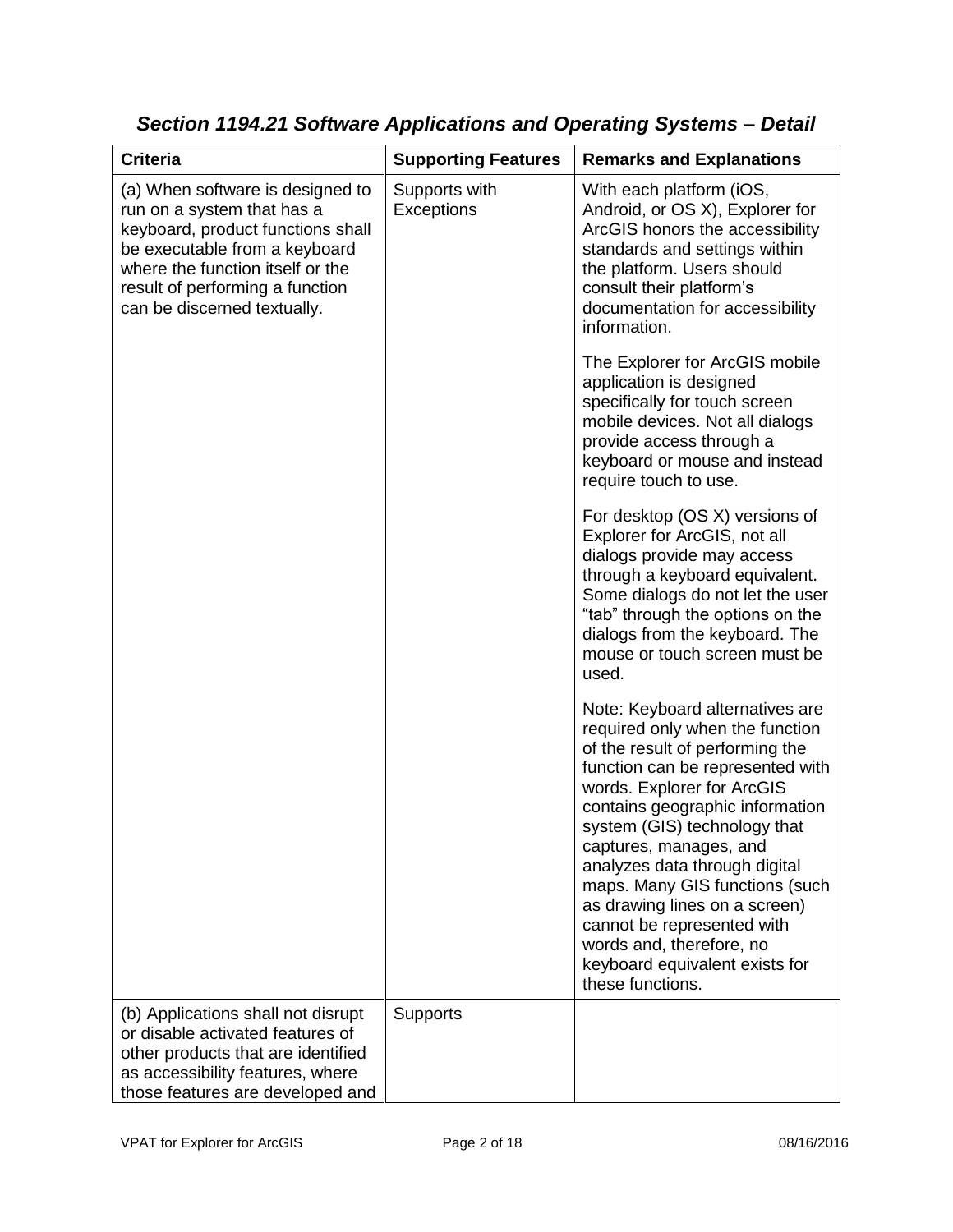| documented according to<br>industry standards. Applications<br>also shall not disrupt or disable<br>activated features of any<br>operating system that are<br>identified as accessibility features<br>where the application<br>programming interface for those<br>accessibility features has been<br>documented by the manufacturer<br>of the operating system and is<br>available to the product<br>developer. |                                                                      |                                                                                                                                                                                                                                                  |
|-----------------------------------------------------------------------------------------------------------------------------------------------------------------------------------------------------------------------------------------------------------------------------------------------------------------------------------------------------------------------------------------------------------------|----------------------------------------------------------------------|--------------------------------------------------------------------------------------------------------------------------------------------------------------------------------------------------------------------------------------------------|
| (c) A well-defined on-screen<br>indication of the current focus<br>shall be provided that moves<br>among interactive interface<br>elements as the input focus<br>changes. The focus shall be<br>programmatically exposed so<br>that Assistive Technology can<br>track focus and focus changes.                                                                                                                  | Supports when<br>combined with<br>compatible Assistive<br>Technology |                                                                                                                                                                                                                                                  |
| (d) Sufficient information about a<br>user interface element including<br>the identity, operation and state<br>of the element shall be available<br>to Assistive Technology. When<br>an image represents a program<br>element, the information<br>conveyed by the image must also<br>be available in text.                                                                                                      | Supports with<br>Exceptions                                          | Because of the dynamic data<br>and customizable nature of<br>Explorer for ArcGIS, it may not<br>provide sufficient information<br>about the user interface<br>elements to be reliably used with<br>some Assistive Technology (e.g.<br>Narrator). |
| (e) When bitmap images are<br>used to identify controls, status<br>indicators, or other programmatic<br>elements, the meaning assigned<br>to those images shall be<br>consistent throughout an<br>application's performance.                                                                                                                                                                                    | <b>Supports</b>                                                      |                                                                                                                                                                                                                                                  |
| (f) Textual information shall be<br>provided through operating<br>system functions for displaying<br>text. The minimum information<br>that shall be made available is<br>text content, text input caret<br>location, and text attributes.                                                                                                                                                                       | <b>Supports</b>                                                      |                                                                                                                                                                                                                                                  |
| (g) Applications shall not override<br>user selected contrast and color                                                                                                                                                                                                                                                                                                                                         | Supports with<br>Exceptions                                          | <b>Explorer for ArcGIS supports</b><br>contrast changes where<br>standard dialogs are used in the                                                                                                                                                |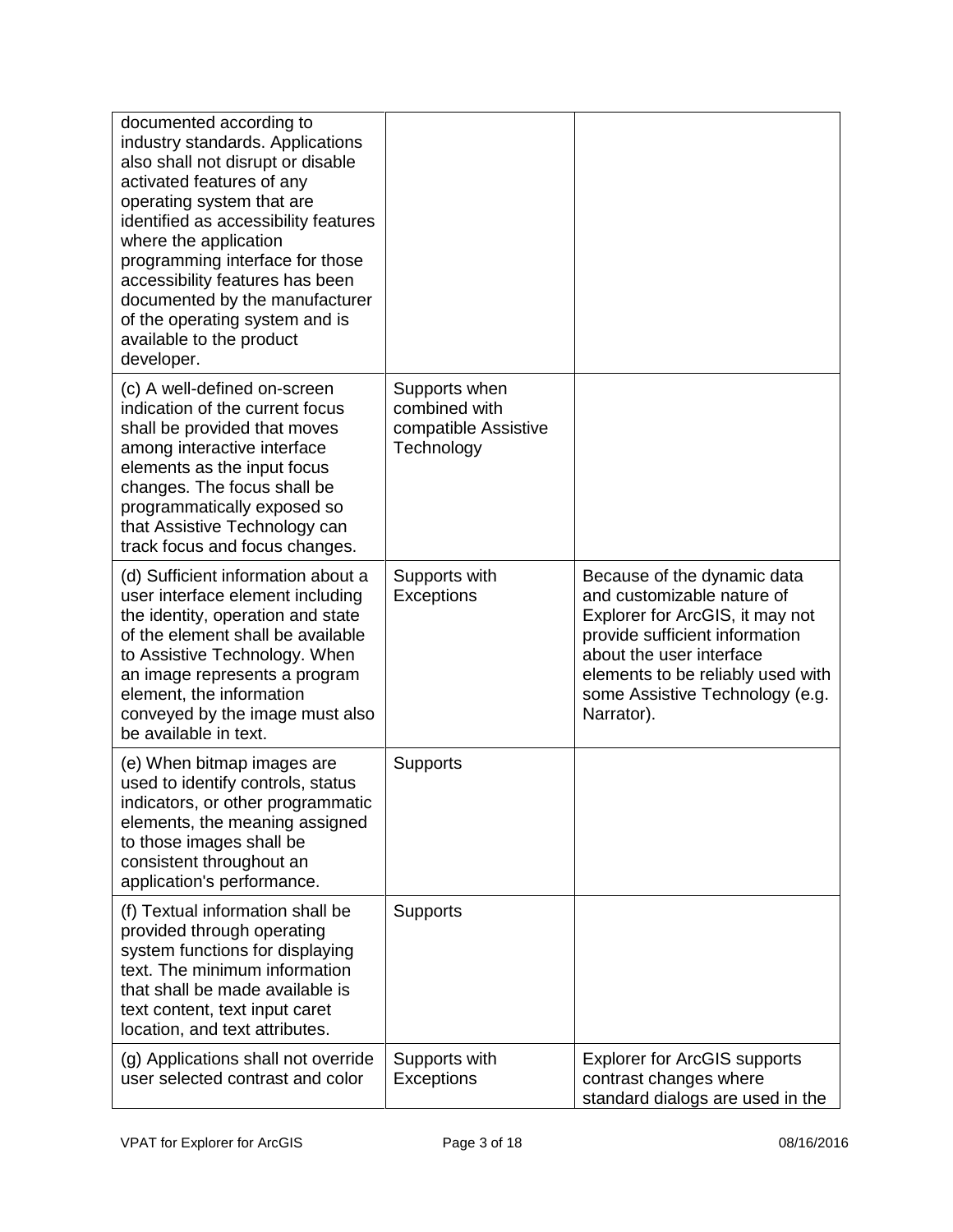| selections and other individual<br>display attributes.                                                                                                                                                                                                              |                  | application. However, custom<br>dialogs (such as the map<br>control) do not support contrast<br>changes. Map displays are<br>based upon the contrast and<br>color selections of the map<br>author and not the end user of<br>the mobile application. |
|---------------------------------------------------------------------------------------------------------------------------------------------------------------------------------------------------------------------------------------------------------------------|------------------|------------------------------------------------------------------------------------------------------------------------------------------------------------------------------------------------------------------------------------------------------|
| (h) When animation is displayed,<br>the information shall be<br>displayable in at least one non-<br>animated presentation mode at<br>the option of the user.                                                                                                        | Supports         |                                                                                                                                                                                                                                                      |
| (i) Color coding shall not be used<br>as the only means of conveying<br>information, indicating an action,<br>prompting a response, or<br>distinguishing a visual element.                                                                                          | <b>Supports</b>  |                                                                                                                                                                                                                                                      |
| (j) When a product permits a user<br>to adjust color and contrast<br>settings, a variety of color<br>selections capable of producing a<br>range of contrast levels shall be<br>provided.                                                                            | Supports         |                                                                                                                                                                                                                                                      |
| (k) Software shall not use<br>flashing or blinking text, objects,<br>or other elements having a flash<br>or blink frequency greater than 2<br>Hz and lower than 55 Hz.                                                                                              | Supports         |                                                                                                                                                                                                                                                      |
| (I) When electronic forms are<br>used, the form shall allow people<br>using Assistive Technology to<br>access the information, field<br>elements, and functionality<br>required for completion and<br>submission of the form, including<br>all directions and cues. | Does not Support | Forms are provided using<br>custom dialogs built with the<br>platform SDKs and do not<br>support Assistive Technology.                                                                                                                               |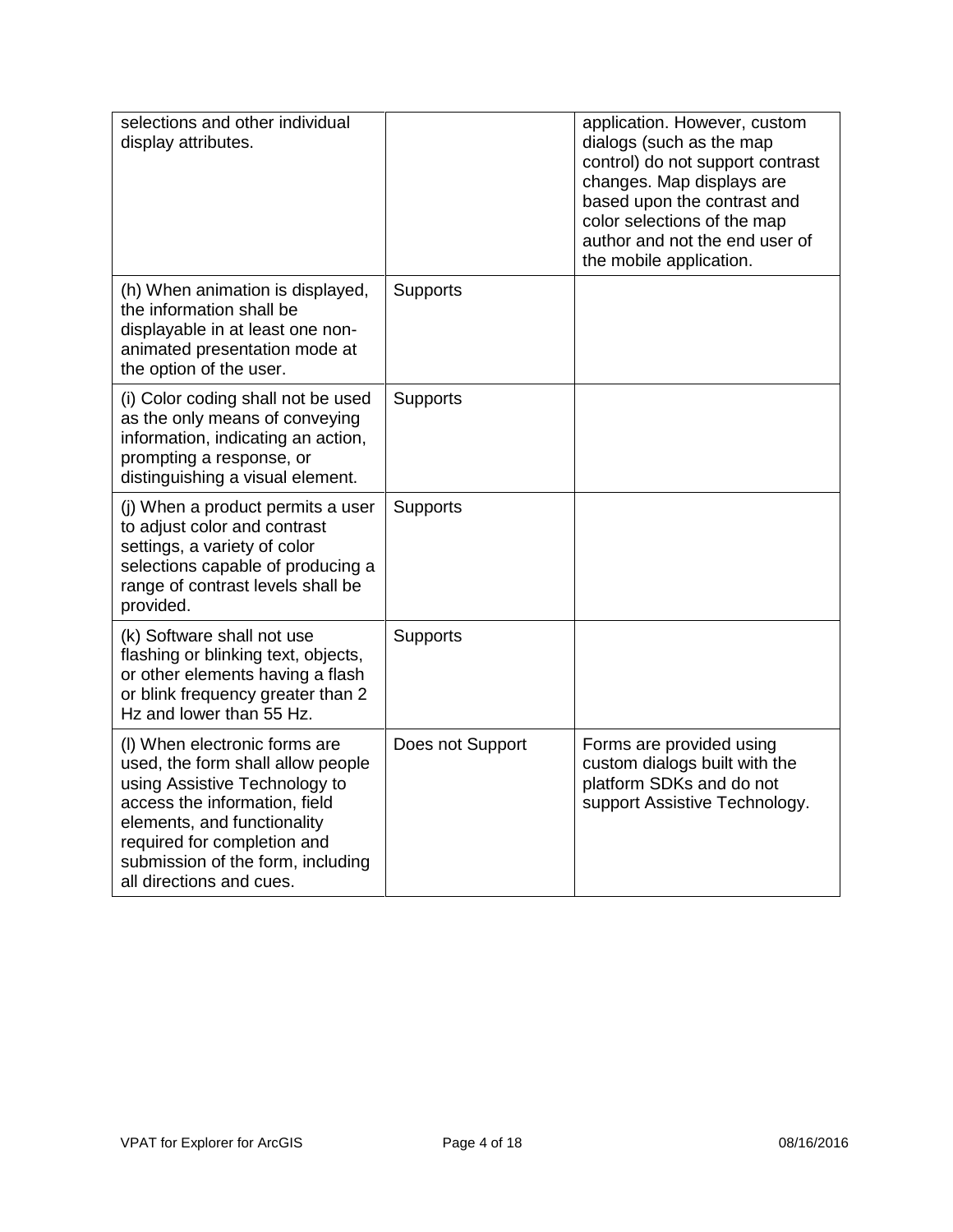| <b>Criteria</b>                                                                                                                                                              | <b>Supporting Features</b> | <b>Remarks and Explanations</b> |
|------------------------------------------------------------------------------------------------------------------------------------------------------------------------------|----------------------------|---------------------------------|
| (a) A text equivalent for every<br>non-text element shall be<br>provided (e.g., via "alt",<br>"longdesc", or in element<br>content).                                         | Not Applicable             |                                 |
| (b) Equivalent alternatives for any<br>multimedia presentation shall be<br>synchronized with the<br>presentation.                                                            | Not Applicable             |                                 |
| (c) Web pages shall be designed<br>so that all information conveyed<br>with color is also available<br>without color, for example from<br>context or markup.                 | Not Applicable             |                                 |
| (d) Documents shall be<br>organized so they are readable<br>without requiring an associated<br>style sheet.                                                                  | Not Applicable             |                                 |
| (e) Redundant text links shall be<br>provided for each active region of<br>a server-side image map.                                                                          | Not Applicable             |                                 |
| (f) Client-side image maps shall<br>be provided instead of server-<br>side image maps except where<br>the regions cannot be defined<br>with an available geometric<br>shape. | Not Applicable             |                                 |
| (g) Row and column headers<br>shall be identified for data tables.                                                                                                           | Not Applicable             |                                 |
| (h) Markup shall be used to<br>associate data cells and header<br>cells for data tables that have two<br>or more logical levels of row or<br>column headers.                 | Not Applicable             |                                 |
| (i) Frames shall be titled with text<br>that facilitates frame identification<br>and navigation.                                                                             | Not Applicable             |                                 |
| (j) Pages shall be designed to<br>avoid causing the screen to<br>flicker with a frequency greater<br>than 2 Hz and lower than 55 Hz.                                         | Not Applicable             |                                 |

*Section 1194.22 Web-based Internet Information and Applications – Detail*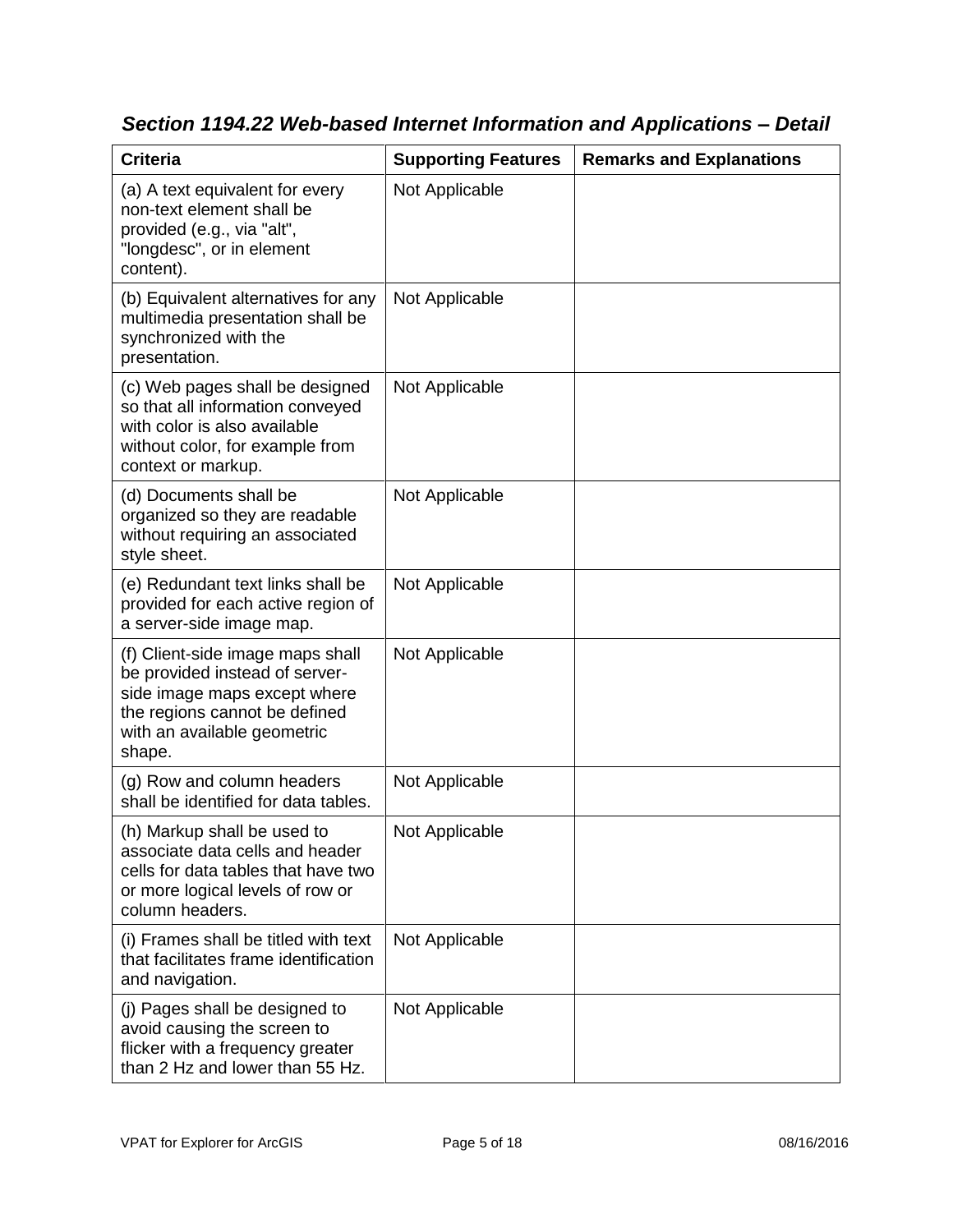| (k) A text-only page, with<br>equivalent information or<br>functionality, shall be provided to<br>make a web site comply with the<br>provisions of this part, when<br>compliance cannot be<br>accomplished in any other way.<br>The content of the text-only page<br>shall be updated whenever the<br>primary page changes. | Not Applicable |  |
|-----------------------------------------------------------------------------------------------------------------------------------------------------------------------------------------------------------------------------------------------------------------------------------------------------------------------------|----------------|--|
| (I) When pages utilize scripting<br>languages to display content, or<br>to create interface elements, the<br>information provided by the script<br>shall be identified with functional<br>text that can be read by Assistive<br>Technology.                                                                                 | Not Applicable |  |
| (m) When a web page requires<br>that an applet, plug-in or other<br>application be present on the<br>client system to interpret page<br>content, the page must provide a<br>link to a plug-in or applet that<br>complies with $§1194.21(a)$<br>through (I).                                                                 | Not Applicable |  |
| (n) When electronic forms are<br>designed to be completed on-<br>line, the form shall allow people<br>using Assistive Technology to<br>access the information, field<br>elements, and functionality<br>required for completion and<br>submission of the form, including<br>all directions and cues.                         | Not Applicable |  |
| (o) A method shall be provided<br>that permits users to skip<br>repetitive navigation links.                                                                                                                                                                                                                                | Not Applicable |  |
| (p) When a timed response is<br>required, the user shall be alerted<br>and given sufficient time to<br>indicate more time is required.                                                                                                                                                                                      | Not Applicable |  |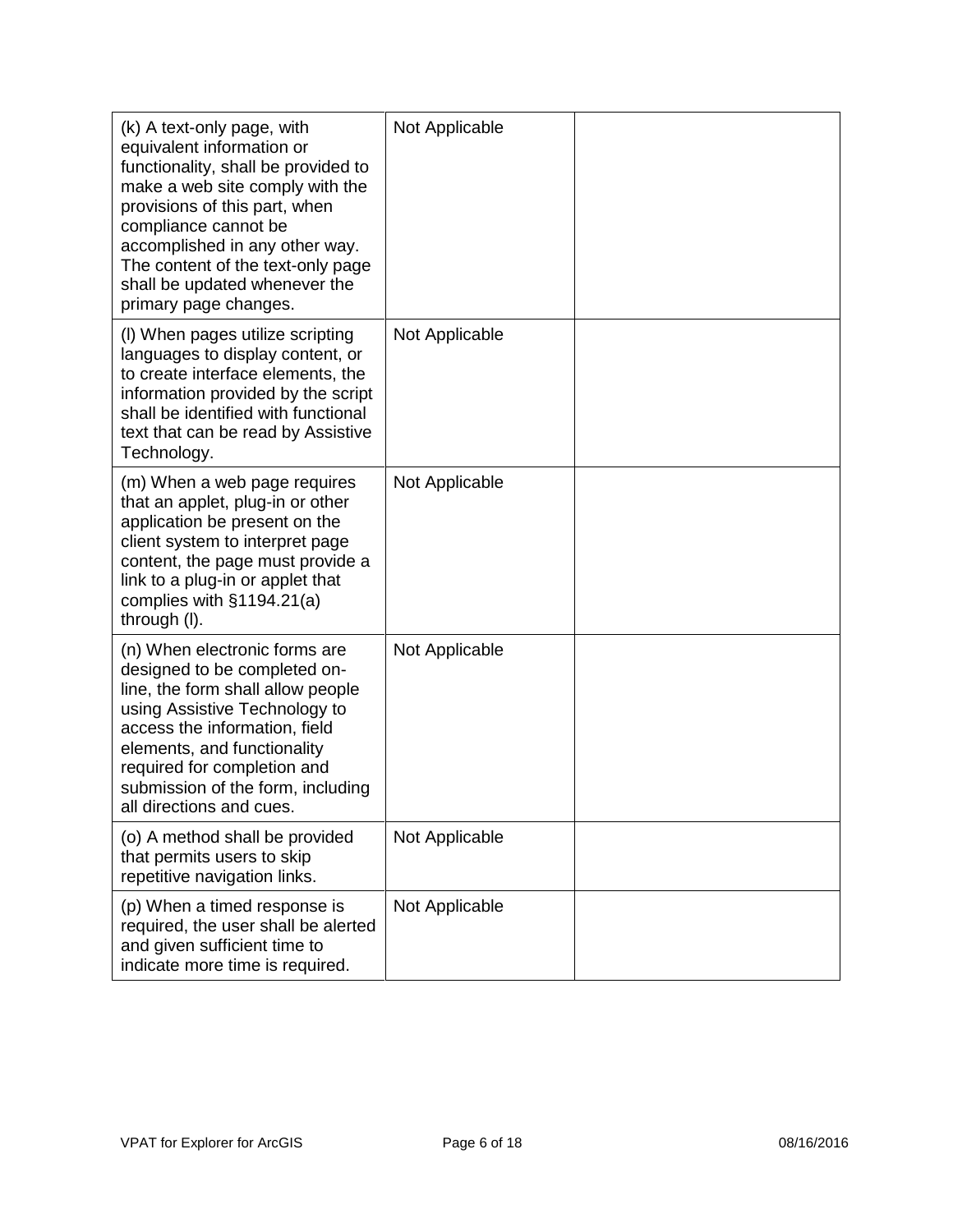| <b>Criteria</b>                                                                                                                                                                                                                                                                                                                                                       | <b>Supporting Features</b> | <b>Remarks and Explanations</b> |
|-----------------------------------------------------------------------------------------------------------------------------------------------------------------------------------------------------------------------------------------------------------------------------------------------------------------------------------------------------------------------|----------------------------|---------------------------------|
| (a) Telecommunications products<br>or systems which provide a<br>function allowing voice<br>communication and which do not<br>themselves provide a TTY<br>functionality shall provide a<br>standard non-acoustic<br>connection point for TTYs.<br>Microphones shall be capable of<br>being turned on and off to allow<br>the user to intermix speech with<br>TTY use. | Not Applicable             |                                 |
| (b) Telecommunications products<br>which include voice<br>communication functionality shall<br>support all commonly used cross-<br>manufacturer non-proprietary<br>standard TTY signal protocols.                                                                                                                                                                     | Not Applicable             |                                 |
| (c) Voice mail, auto-attendant,<br>and interactive voice response<br>telecommunications systems<br>shall be usable by TTY users<br>with their TTYs.                                                                                                                                                                                                                   | Not Applicable             |                                 |
| (d) Voice mail, messaging, auto-<br>attendant, and interactive voice<br>response telecommunications<br>systems that require a response<br>from a user within a time interval,<br>shall give an alert when the time<br>interval is about to run out, and<br>shall provide sufficient time for<br>the user to indicate more time is<br>required.                        | Not Applicable             |                                 |
| (e) Where provided, caller<br>identification and similar<br>telecommunications functions<br>shall also be available for users<br>of TTYs, and for users who<br>cannot see displays.                                                                                                                                                                                   | Not Applicable             |                                 |
| (f) For transmitted voice signals,<br>telecommunications products<br>shall provide a gain adjustable up<br>to a minimum of 20 dB. For<br>incremental volume control, at                                                                                                                                                                                               | Not Applicable             |                                 |

### *Section 1194.23 Telecommunications Products – Detail*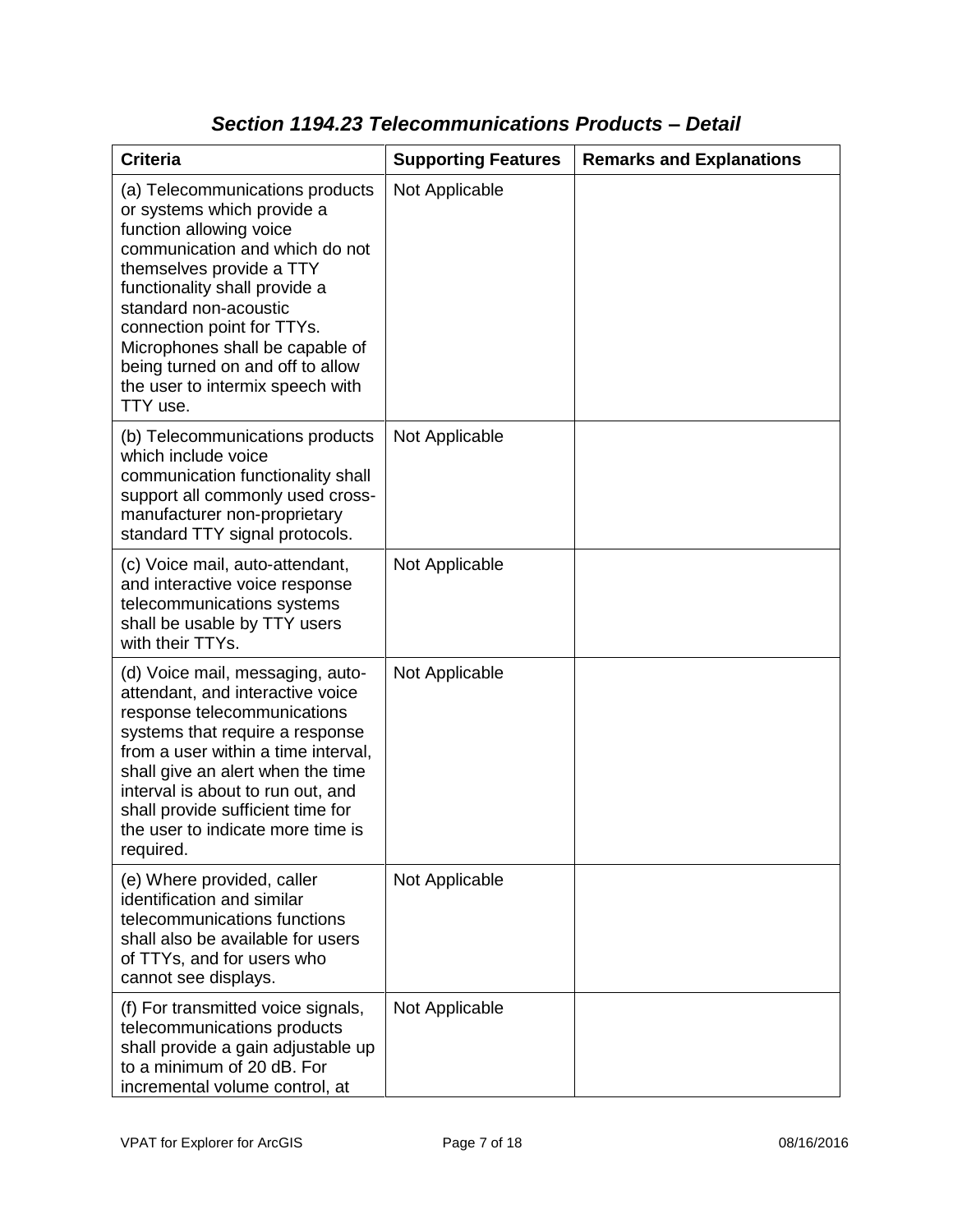| least one intermediate step of 12<br>dB of gain shall be provided.                                                                                                                                                                                                                                                                                                                                                                                                                                                   |                |  |
|----------------------------------------------------------------------------------------------------------------------------------------------------------------------------------------------------------------------------------------------------------------------------------------------------------------------------------------------------------------------------------------------------------------------------------------------------------------------------------------------------------------------|----------------|--|
| (g) If the telecommunications<br>product allows a user to adjust<br>the receive volume, a function<br>shall be provided to automatically<br>reset the volume to the default<br>level after every use.                                                                                                                                                                                                                                                                                                                | Not Applicable |  |
| (h) Where a telecommunications<br>product delivers output by an<br>audio transducer which is<br>normally held up to the ear, a<br>means for effective magnetic<br>wireless coupling to hearing<br>technologies shall be provided.                                                                                                                                                                                                                                                                                    | Not Applicable |  |
| (i) Interference to hearing<br>technologies (including hearing<br>aids, cochlear implants, and<br>assistive listening devices) shall<br>be reduced to the lowest possible<br>level that allows a user of hearing<br>technologies to utilize the<br>telecommunications product.                                                                                                                                                                                                                                       | Not Applicable |  |
| (i) Products that transmit or<br>conduct information or<br>communication, shall pass<br>through cross-manufacturer, non-<br>proprietary, industry-standard<br>codes, translation protocols,<br>formats or other information<br>necessary to provide the<br>information or communication in<br>a usable format. Technologies<br>which use encoding, signal<br>compression, format<br>transformation, or similar<br>techniques shall not remove<br>information needed for access or<br>shall restore it upon delivery. | Not Applicable |  |
| (k)(1) Products which have<br>mechanically operated controls<br>or keys shall comply with the<br>following: Controls and Keys<br>shall be tactilely discernible<br>without activating the controls or<br>keys.                                                                                                                                                                                                                                                                                                       | Not Applicable |  |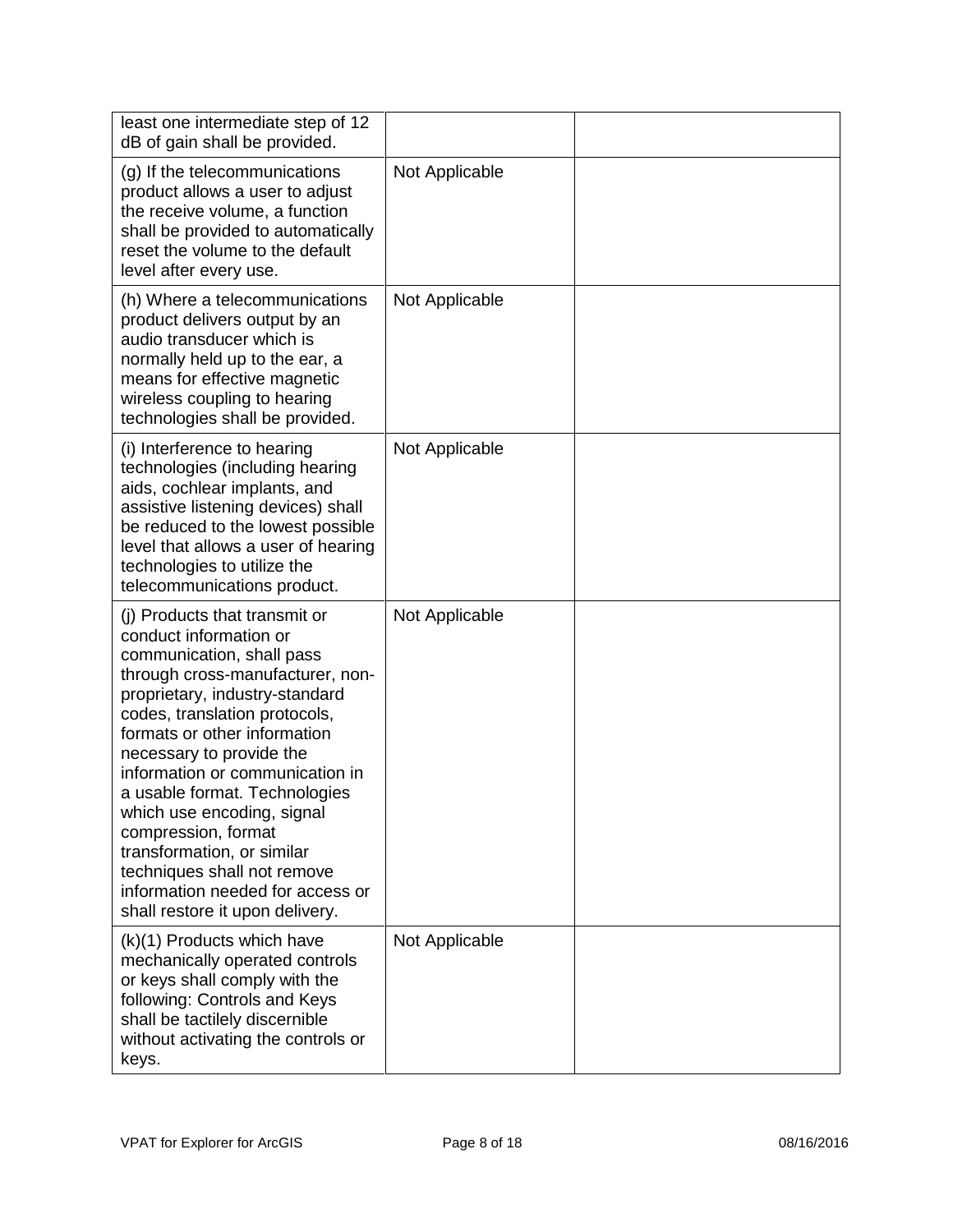| (k)(2) Products which have<br>mechanically operated controls<br>or keys shall comply with the<br>following: Controls and Keys<br>shall be operable with one hand<br>and shall not require tight<br>grasping, pinching, twisting of the<br>wrist. The force required to<br>activate controls and keys shall<br>be 5 lbs. (22.2N) maximum. |                |  |
|------------------------------------------------------------------------------------------------------------------------------------------------------------------------------------------------------------------------------------------------------------------------------------------------------------------------------------------|----------------|--|
| (k)(3) Products which have<br>mechanically operated controls<br>or keys shall comply with the<br>following: If key repeat is<br>supported, the delay before<br>repeat shall be adjustable to at<br>least 2 seconds. Key repeat rate<br>shall be adjustable to 2 seconds<br>per character.                                                | Not Applicable |  |
| $(k)(4)$ Products which have<br>mechanically operated controls<br>or keys shall comply with the<br>following: The status of all locking<br>or toggle controls or keys shall be<br>visually discernible, and<br>discernible either through touch<br>or sound.                                                                             | Not Applicable |  |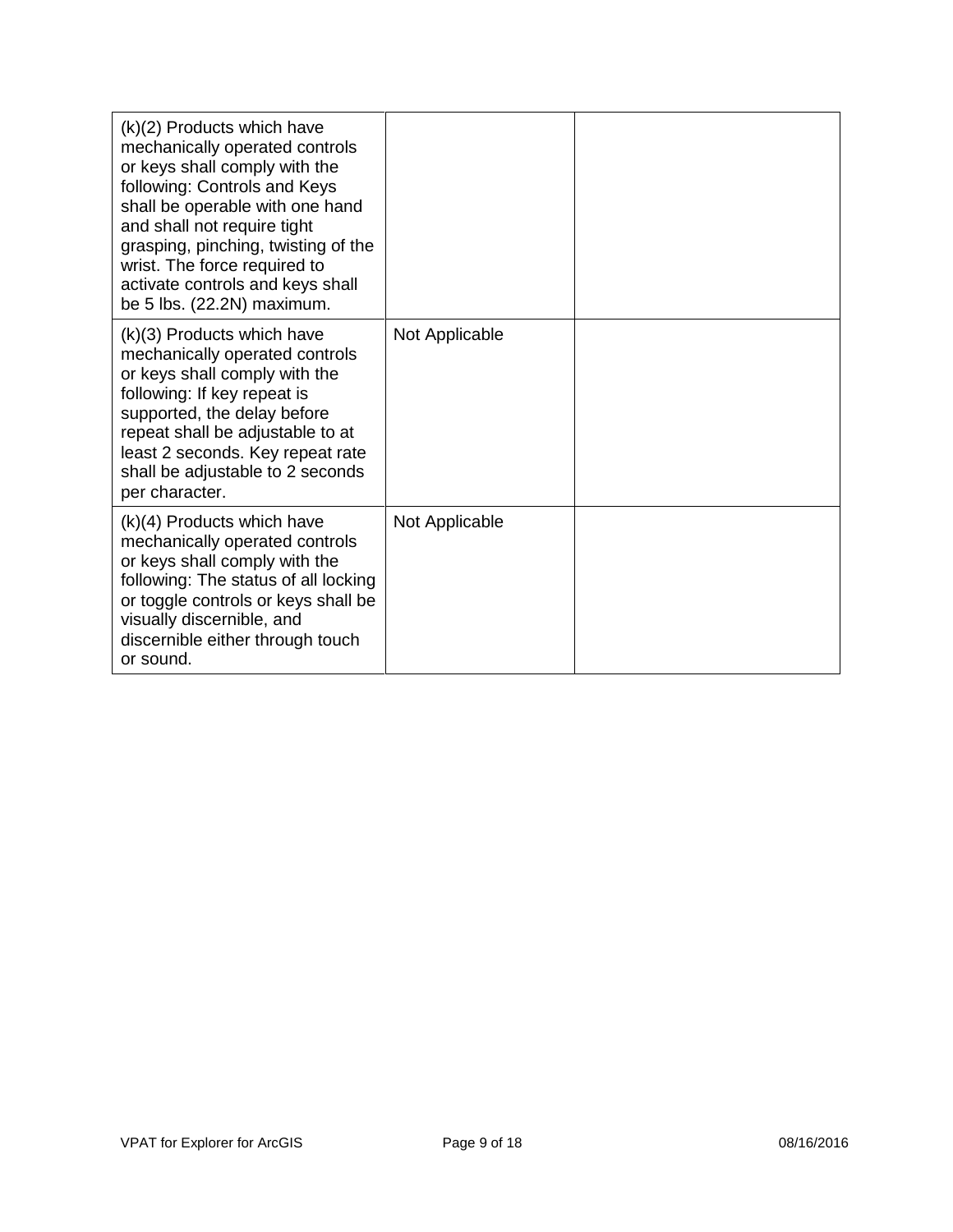| <b>Criteria</b>                                                                                                                                                                                                                                                                                                                                                                                                                                                                                                                                                                                                                                                                                                                                                                                                                                                                                                                                                           | <b>Supporting Features</b> | <b>Remarks and Explanations</b> |
|---------------------------------------------------------------------------------------------------------------------------------------------------------------------------------------------------------------------------------------------------------------------------------------------------------------------------------------------------------------------------------------------------------------------------------------------------------------------------------------------------------------------------------------------------------------------------------------------------------------------------------------------------------------------------------------------------------------------------------------------------------------------------------------------------------------------------------------------------------------------------------------------------------------------------------------------------------------------------|----------------------------|---------------------------------|
| a) All analog television displays<br>13 inches and larger, and<br>computer equipment that<br>includes analog television<br>receiver or display circuitry, shall<br>be equipped with caption<br>decoder circuitry which<br>appropriately receives, decodes,<br>and displays closed captions<br>from broadcast, cable, videotape,<br>and DVD signals. As soon as<br>practicable, but not later than<br>July 1, 2002, widescreen digital<br>television (DTV) displays<br>measuring at least 7.8 inches<br>vertically, DTV sets with<br>conventional displays measuring<br>at least 13 inches vertically, and<br>stand-alone DTV tuners, whether<br>or not they are marketed with<br>display screens, and computer<br>equipment that includes DTV<br>receiver or display circuitry, shall<br>be equipped with caption<br>decoder circuitry which<br>appropriately receives, decodes,<br>and displays closed captions<br>from broadcast, cable, videotape,<br>and DVD signals. | Not Applicable             |                                 |
| (b) Television tuners, including<br>tuner cards for use in computers,<br>shall be equipped with secondary<br>audio program playback circuitry.                                                                                                                                                                                                                                                                                                                                                                                                                                                                                                                                                                                                                                                                                                                                                                                                                            | Not Applicable             |                                 |
| (c) All training and informational<br>video and multimedia productions<br>which support the agency's<br>mission, regardless of format,<br>that contain speech or other<br>audio information necessary for<br>the comprehension of the<br>content, shall be open or closed<br>captioned.                                                                                                                                                                                                                                                                                                                                                                                                                                                                                                                                                                                                                                                                                   | Not Applicable             |                                 |
| (d) All training and informational<br>video and multimedia productions<br>which support the agency's<br>mission, regardless of format,                                                                                                                                                                                                                                                                                                                                                                                                                                                                                                                                                                                                                                                                                                                                                                                                                                    | Not Applicable             |                                 |

### *Section 1194.24 Video and Multi-media Products – Detail*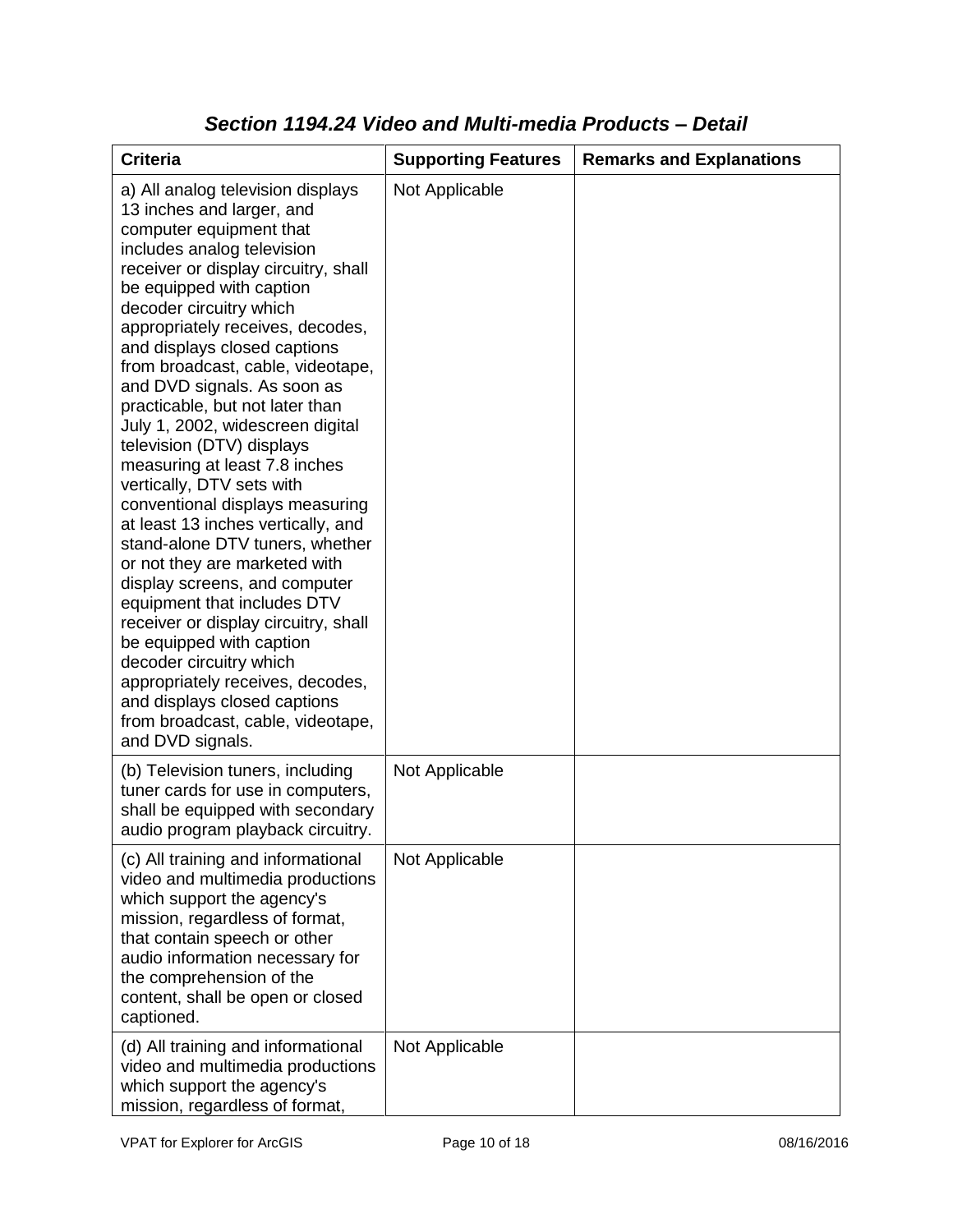| that contain visual information<br>necessary for the comprehension<br>of the content, shall be audio<br>described.                    |                |  |
|---------------------------------------------------------------------------------------------------------------------------------------|----------------|--|
| (e) Display or presentation of<br>alternate text presentation or<br>audio descriptions shall be user-<br>selectable unless permanent. | Not Applicable |  |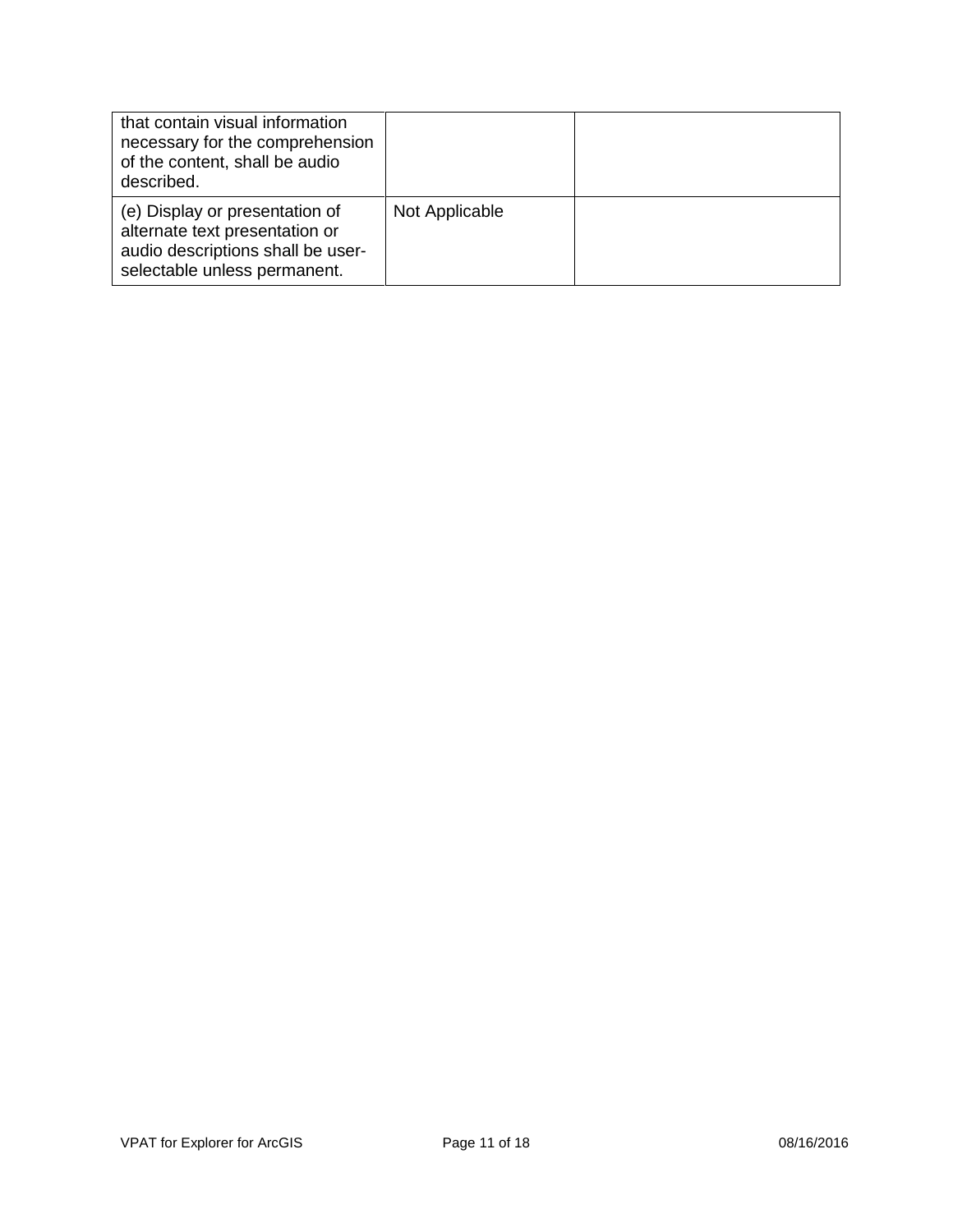## *Section 1194.25 Self-Contained, Closed Products – Detail*

| <b>Criteria</b>                                                                                                                                                                                                                                                                                                                                                                   | <b>Supporting Features</b> | <b>Remarks and Explanations</b> |
|-----------------------------------------------------------------------------------------------------------------------------------------------------------------------------------------------------------------------------------------------------------------------------------------------------------------------------------------------------------------------------------|----------------------------|---------------------------------|
| (a) Self contained products shall<br>be usable by people with<br>disabilities without requiring an<br>end-user to attach Assistive<br>Technology to the product.<br>Personal headsets for private<br>listening are not Assistive<br>Technology.                                                                                                                                   | Not Applicable             |                                 |
| (b) When a timed response is<br>required, the user shall be alerted<br>and given sufficient time to<br>indicate more time is required.                                                                                                                                                                                                                                            | Not Applicable             |                                 |
| (c) Where a product utilizes<br>touchscreens or contact-sensitive<br>controls, an input method shall<br>be provided that complies with<br>§1194.23 (k) (1) through (4).                                                                                                                                                                                                           | Not Applicable             |                                 |
| (d) When biometric forms of user<br>identification or control are used,<br>an alternative form of<br>identification or activation, which<br>does not require the user to<br>possess particular biological<br>characteristics, shall also be<br>provided.                                                                                                                          | Not Applicable             |                                 |
| (e) When products provide<br>auditory output, the audio signal<br>shall be provided at a standard<br>signal level through an industry<br>standard connector that will allow<br>for private listening. The product<br>must provide the ability to<br>interrupt, pause, and restart the<br>audio at any time.                                                                       | Not Applicable             |                                 |
| (f) When products deliver voice<br>output in a public area,<br>incremental volume control shall<br>be provided with output<br>amplification up to a level of at<br>least 65 dB. Where the ambient<br>noise level of the environment is<br>above 45 dB, a volume gain of at<br>least 20 dB above the ambient<br>level shall be user selectable. A<br>function shall be provided to | Not Applicable             |                                 |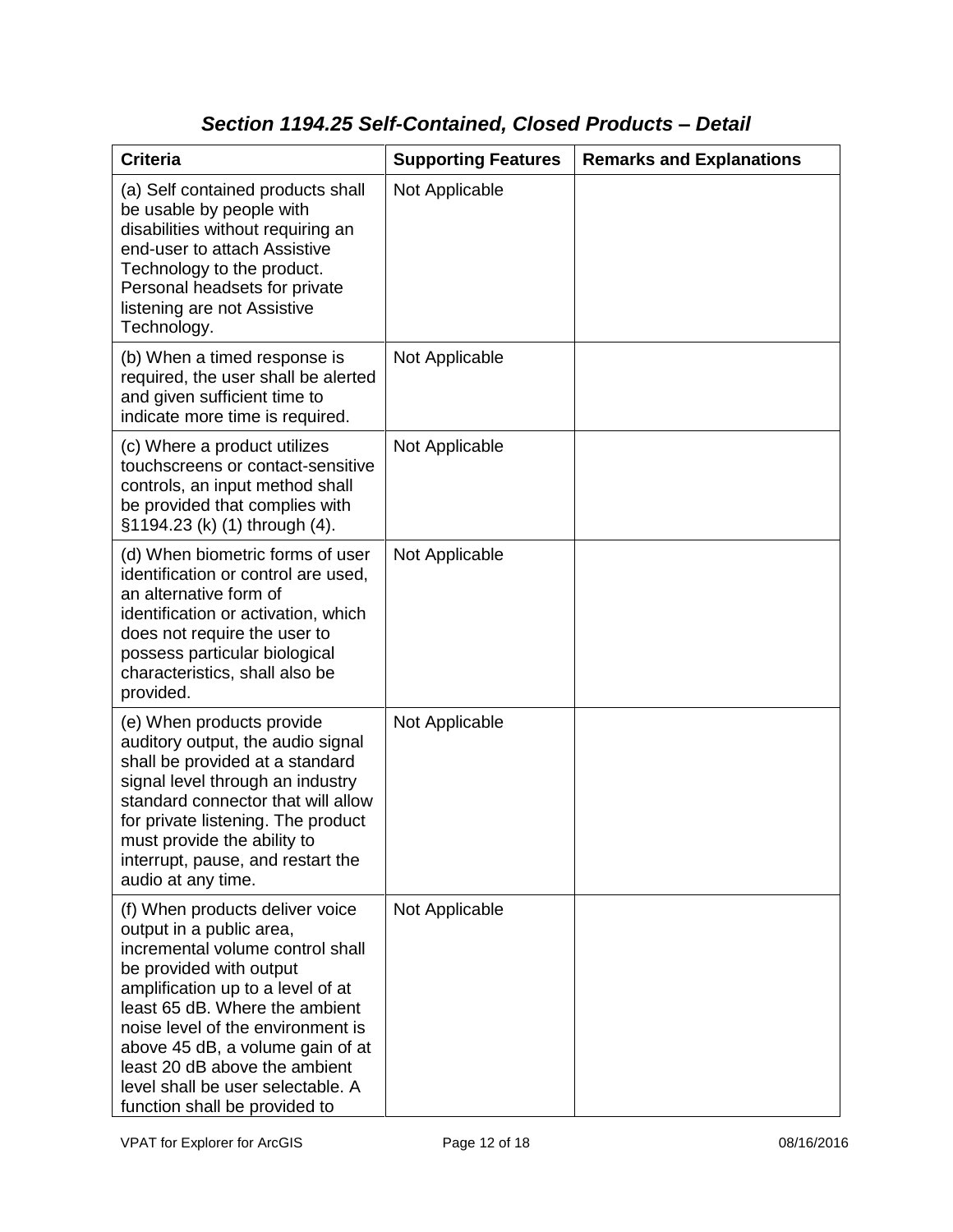| automatically reset the volume to<br>the default level after every use.                                                                                                                                                                                                                                                                                                                                                                                                                                                                                                           |                |  |
|-----------------------------------------------------------------------------------------------------------------------------------------------------------------------------------------------------------------------------------------------------------------------------------------------------------------------------------------------------------------------------------------------------------------------------------------------------------------------------------------------------------------------------------------------------------------------------------|----------------|--|
| (g) Color coding shall not be<br>used as the only means of<br>conveying information, indicating<br>an action, prompting a response,<br>or distinguishing a visual<br>element.                                                                                                                                                                                                                                                                                                                                                                                                     | Not Applicable |  |
| (h) When a product permits a<br>user to adjust color and contrast<br>settings, a range of color<br>selections capable of producing a<br>variety of contrast levels shall be<br>provided.                                                                                                                                                                                                                                                                                                                                                                                          | Not Applicable |  |
| (i) Products shall be designed to<br>avoid causing the screen to<br>flicker with a frequency greater<br>than 2 Hz and lower than 55 Hz.                                                                                                                                                                                                                                                                                                                                                                                                                                           | Not Applicable |  |
| (j) (1) Products which are<br>freestanding, non-portable, and<br>intended to be used in one<br>location and which have operable<br>controls shall comply with the<br>following: The position of any<br>operable control shall be<br>determined with respect to a<br>vertical plane, which is 48 inches<br>in length, centered on the<br>operable control, and at the<br>maximum protrusion of the<br>product within the 48 inch length<br>on products which are<br>freestanding, non-portable, and<br>intended to be used in one<br>location and which have operable<br>controls. | Not Applicable |  |
| $(j)(2)$ Products which are<br>freestanding, non-portable, and<br>intended to be used in one<br>location and which have operable<br>controls shall comply with the<br>following: Where any operable<br>control is 10 inches or less<br>behind the reference plane, the<br>height shall be 54 inches<br>maximum and 15 inches<br>minimum above the floor.                                                                                                                                                                                                                          | Not Applicable |  |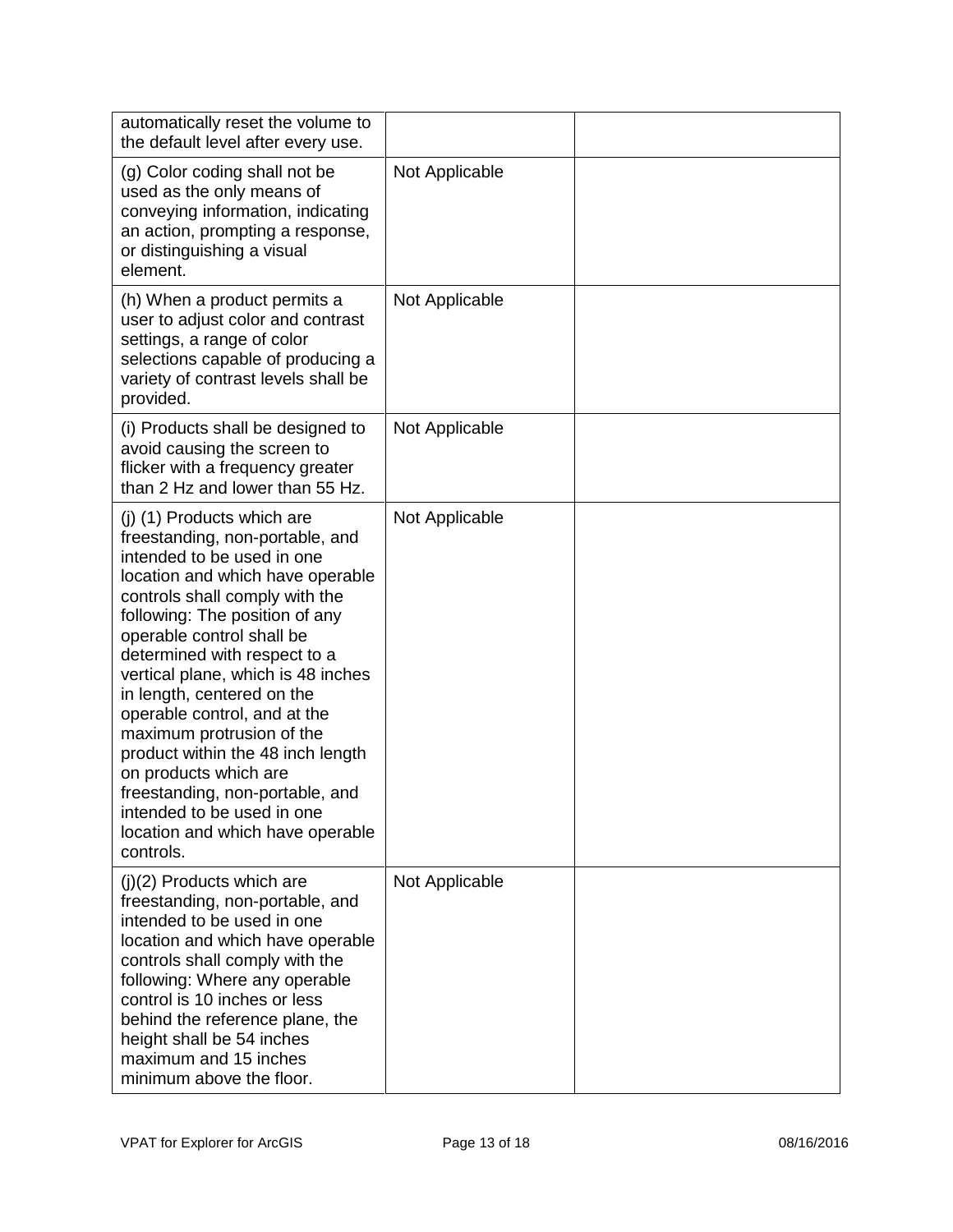| $(i)(3)$ Products which are<br>freestanding, non-portable, and<br>intended to be used in one<br>location and which have operable<br>controls shall comply with the<br>following: Where any operable<br>control is more than 10 inches<br>and not more than 24 inches<br>behind the reference plane, the<br>height shall be 46 inches<br>maximum and 15 inches<br>minimum above the floor. | Not Applicable |  |
|-------------------------------------------------------------------------------------------------------------------------------------------------------------------------------------------------------------------------------------------------------------------------------------------------------------------------------------------------------------------------------------------|----------------|--|
| $(i)(4)$ Products which are<br>freestanding, non-portable, and<br>intended to be used in one<br>location and which have operable<br>controls shall comply with the<br>following: Operable controls shall<br>not be more than 24 inches<br>behind the reference plane.                                                                                                                     | Not Applicable |  |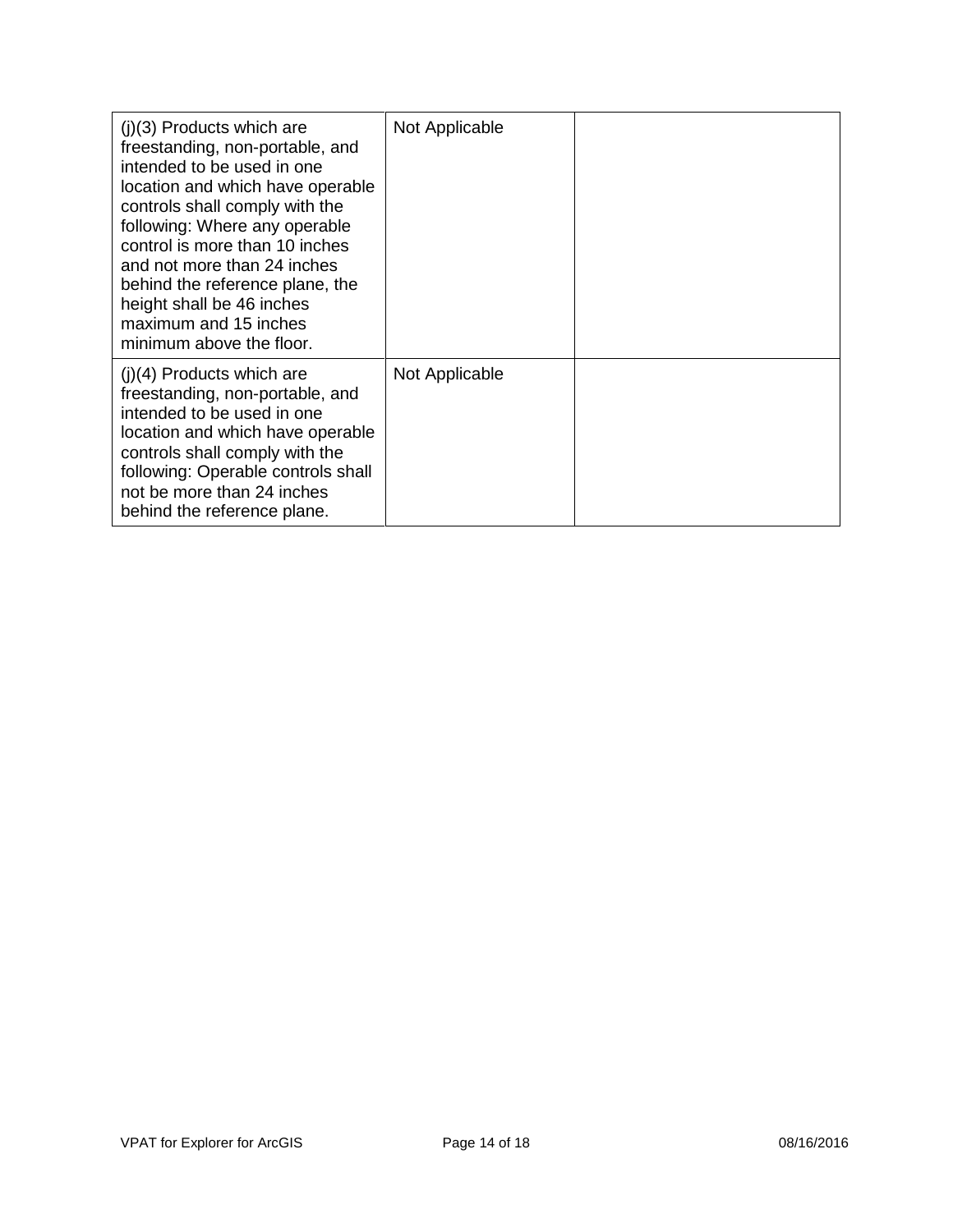| <b>Criteria</b>                                                                                                                                                                                                                                          | <b>Supporting Features</b> | <b>Remarks and Explanations</b> |
|----------------------------------------------------------------------------------------------------------------------------------------------------------------------------------------------------------------------------------------------------------|----------------------------|---------------------------------|
| (a) All mechanically operated<br>controls and keys shall comply<br>with §1194.23 (k) (1) through (4).                                                                                                                                                    | Not Applicable             |                                 |
| (b) If a product utilizes<br>touchscreens or touch-operated<br>controls, an input method shall<br>be provided that complies with<br>§1194.23 (k) (1) through (4).                                                                                        | Not Applicable             |                                 |
| (c) When biometric forms of user<br>identification or control are used,<br>an alternative form of<br>identification or activation, which<br>does not require the user to<br>possess particular biological<br>characteristics, shall also be<br>provided. | Not Applicable             |                                 |
| (d) Where provided, at least one<br>of each type of expansion slots,<br>ports and connectors shall<br>comply with publicly available<br>industry standards.                                                                                              | Not Applicable             |                                 |

## *Section 1194.26 Desktop and Portable Computers – Detail*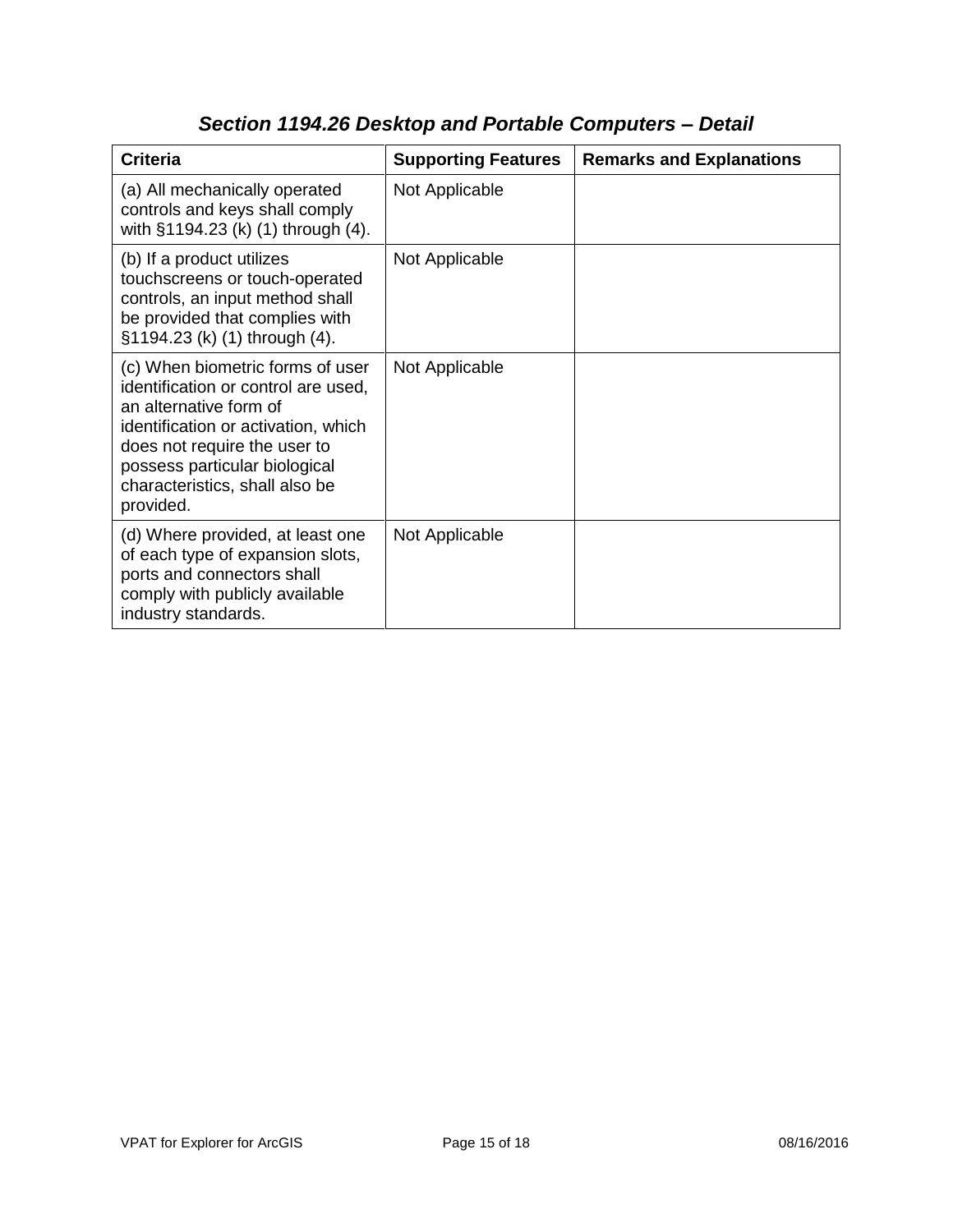| <b>Criteria</b>                                                                                                                                                                                                                                                                                                                        | <b>Supporting Features</b>                                           | <b>Remarks and Explanations</b>                                                                                                                                                                                                            |
|----------------------------------------------------------------------------------------------------------------------------------------------------------------------------------------------------------------------------------------------------------------------------------------------------------------------------------------|----------------------------------------------------------------------|--------------------------------------------------------------------------------------------------------------------------------------------------------------------------------------------------------------------------------------------|
| (a) At least one mode of<br>operation and information<br>retrieval that does not require<br>user vision shall be provided, or<br>support for Assistive Technology<br>used by people who are blind or<br>visually impaired shall be<br>provided.                                                                                        | Supports when<br>combined with<br>compatible Assistive<br>Technology | Note: Explorer for ArcGIS is<br>geographic information system<br>(GIS) technology that captures,<br>manages, and analyzes data<br>through digital maps. Some<br>aspects of a map or of GIS<br>software are inherently<br>visual/graphical. |
| (b) At least one mode of<br>operation and information<br>retrieval that does not require<br>visual acuity greater than 20/70<br>shall be provided in audio and<br>enlarged print output working<br>together or independently, or<br>support for Assistive Technology<br>used by people who are visually<br>impaired shall be provided. | Supports when<br>combined with<br>compatible Assistive<br>Technology | Note: Explorer for ArcGIS is<br>geographic information system<br>(GIS) technology that captures,<br>manages, and analyzes data<br>through digital maps. Some<br>aspects of a map or of GIS<br>software are inherently<br>visual/graphical. |
| (c) At least one mode of<br>operation and information<br>retrieval that does not require<br>user hearing shall be provided, or<br>support for Assistive Technology<br>used by people who are deaf or<br>hard of hearing shall be provided.                                                                                             | <b>Supports</b>                                                      | There is no reliance on hearing<br>to operate.                                                                                                                                                                                             |
| (d) Where audio information is<br>important for the use of a<br>product, at least one mode of<br>operation and information<br>retrieval shall be provided in an<br>enhanced auditory fashion, or<br>support for assistive hearing<br>devices shall be provided.                                                                        | Not Applicable                                                       | There is no reliance on hearing<br>to operate.                                                                                                                                                                                             |
| (e) At least one mode of<br>operation and information<br>retrieval that does not require<br>user speech shall be provided, or<br>support for Assistive Technology<br>used by people with disabilities<br>shall be provided.                                                                                                            | Supports                                                             | There is no reliance on speech<br>to operate.                                                                                                                                                                                              |
| (f) At least one mode of operation<br>and information retrieval that<br>does not require fine motor<br>control or simultaneous actions<br>and that is operable with limited                                                                                                                                                            | Supports                                                             | Operation and information<br>retrieval is dependent on<br>operating system settings and<br>configurations. The software<br>supports operating systems and                                                                                  |

*Section 1194.31 Functional Performance Criteria – Detail*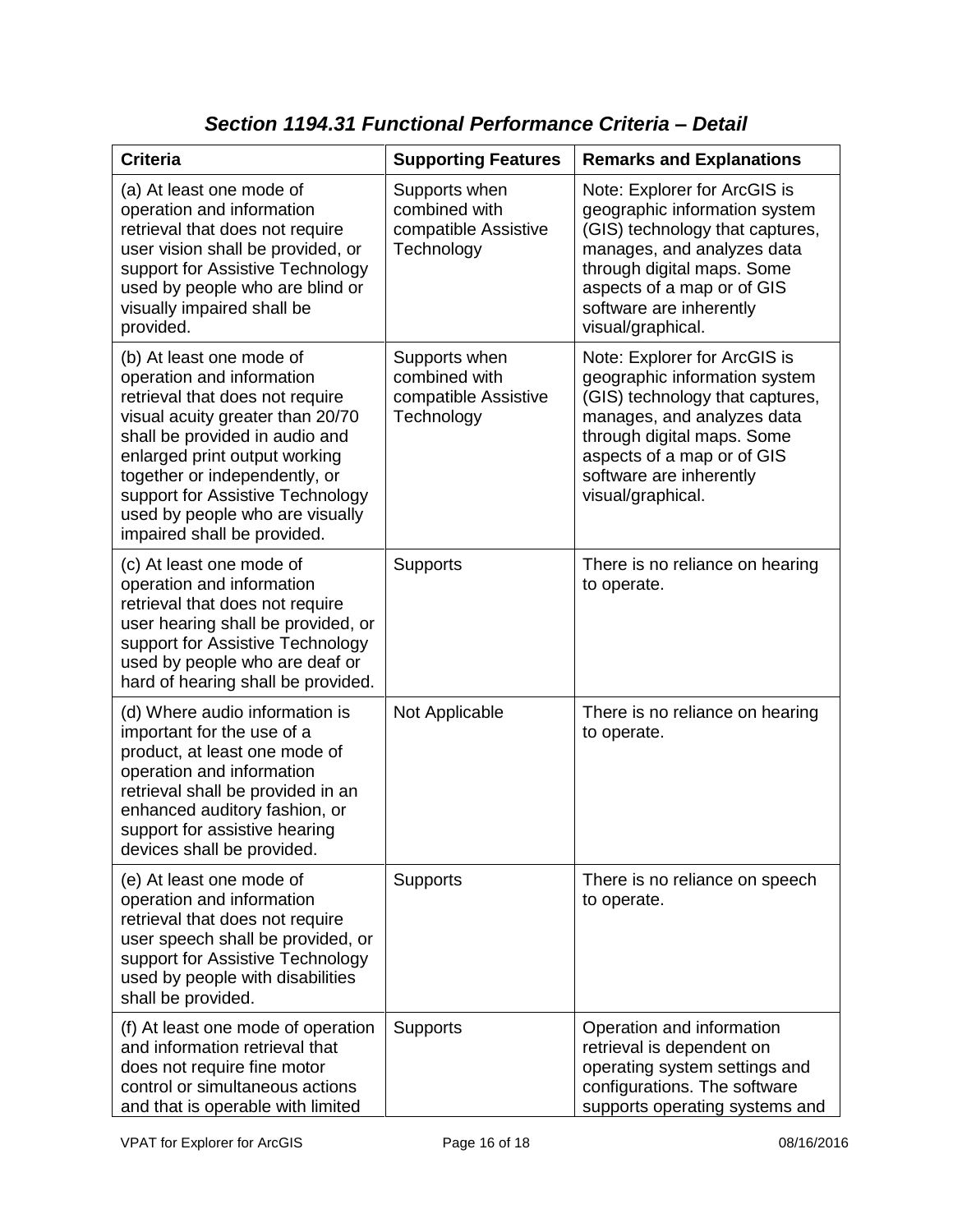| reach and strength shall be | configurations designed to assist |
|-----------------------------|-----------------------------------|
| provided.                   | users with accessibility.         |